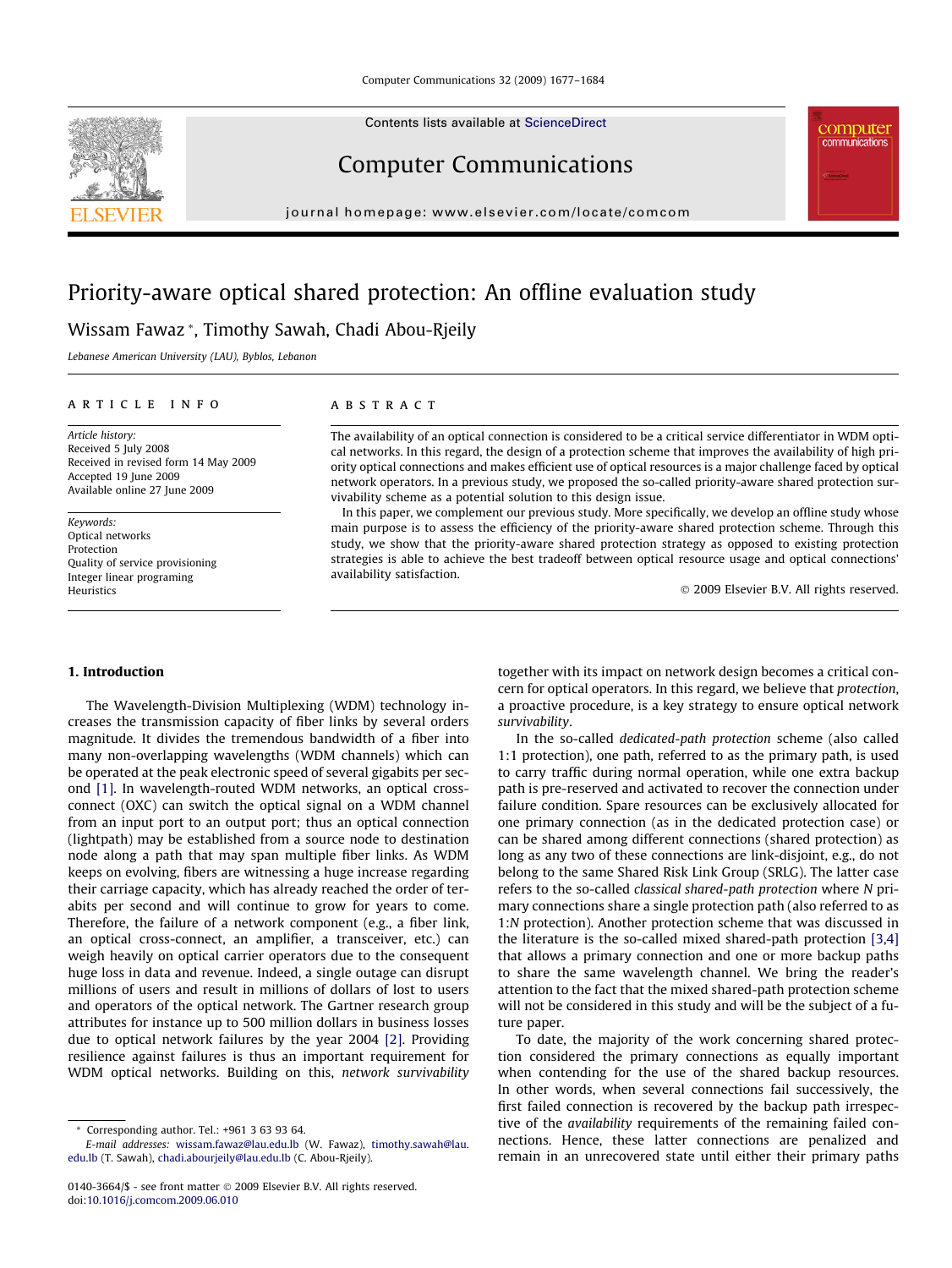<span id="page-1-0"></span>are repaired or until backup resources are released. From a service perspective, classical shared protection does not provide an optimal survivability scheme as it does not take into account the different QoS requirements of the primary connections during the recovery procedure. To cope with such a limitation, we envisaged in [\[5\]](#page-7-0) to introduce a relative priority among the primary connections sharing backup resources. As such, we proposed a novel scheme that we referred to as the priority-aware shared protection survivability scheme. In the proposed protection scheme, the availability requirement of an optical connection is used as a priority indicator. In fact, it is assumed that by means of an Optical Service Level Agreement (O-SLA) [\[6\]](#page-7-0) the optical connection would subscribe to an optical service with a certain required availability level. The higher the required availability is, the higher the priority of the optical connection would be. Building on this observation, the priority-aware shared protection scheme operates as follows. If a low priority connection fails first its recovery would be possible. However, once a high priority connection is failed, it will use the backup resources, resulting in the preemption of the previously recovered lower priority connection.

This paper presents a complementary study to the proposal we brought up in [\[5\]](#page-7-0) and that has been later on refined in both [\[7,8\].](#page-7-0) The authors in [\[7\]](#page-7-0) made a number of assumptions that aimed at facilitating the study of our priority-aware shared protection scheme. They proposed to accomplish this by treating the case of backup sharing among primary connections having the same failure rates. This study differs from the one presented in [\[7\]](#page-7-0) in that it considers backup sharing in its most general form and thus no assumptions are made with respect to the way backup sharing is being deployed in the optical network. It is important to note that in [\[8\]](#page-7-0) we presented an online study of the priority-aware shared protection scheme, where we evaluated the performance of the proposed scheme in a dynamic network environment. In our main objective behind this paper is to assess the efficiency of the priority-aware shared protection scheme in comparison to the existing protection schemes. We envision to achieve this purpose by evaluating the cost in terms of resources (i.e., number of wavelengths needed for instance) resulting from the deployment of both the priority-aware scheme and the classical existing schemes. As a distinguishing feature from the work presented in [\[8\]](#page-7-0), this cost assessment is carried out considering a static optical traffic scenario, i.e., an offline scenario. This offline study compares the performances of the protection schemes in question in terms of the resources needed (wavelengths) in the network, and of the resulting connections' Availability Satisfaction Rate (ASR). In fact, the performance of each protection strategy is studied via a static optimization [\[9\]](#page-7-0) approach which can be summarized as follows: given a static traffic matrix with predefined availability requirements, and given a protection strategy deployed in the WDM network, find the optimum values of a set of network variables that minimizes a given cost function, under a set of constraints. It is clear that the constraints will greatly vary from one protection strategy to another. Retaining a certain harmony with the existing literature pertaining to WDM network offline studies [\[10–13\]](#page-7-0), the cost function to be optimized is the number of wavelengths necessary to route the static traffic in the network. However, our work is one of the few studies to take into consideration an additional cost, that is, the availability satisfaction rate of the provisioned clients.

The paper is structured as follows: in Section 2, we evaluate the availability of an optical connection under different protection strategies. In Section [3,](#page-2-0) we introduce the offline study to gauge the benefits behind the priority-aware shared protection scheme. Finally, Section [4](#page-7-0) concludes the paper.

# 2. Combinatorial analysis of availability in WDM mesh networks

Throughout the offline study, there will be a need to compute the availability of a connection under different protection strategies, namely the unprotected case, dedicated and classical shared protection, and the proposed priority-aware protection scheme. This computation is based on the combinatorial analysis approach presented in the following subsections.

We assume that:

- a system is either available (functional) or unavailable (excerpting failure);
- different network components fail independently in the network;
- for any component, the up times (or mean value Mean Time To Failure, MTTF) and the repair times (or mean value Mean Time To Repair, MTTR) are independent memoryless processes with known mean values (as presented in [\[14\]\)](#page-7-0).

The availability of a system is the fraction of time the system is up during the entire service time. If a connection  $t$  is carried by a single path, its availability (denoted by  $A_t$ ) is equal to the path availability. The path holding  $t$  fails when at least one of the components along the path is defective. According to [\[15\]](#page-7-0) the contribution of cable-cut rate to the overall path failure is predominant compared to that of other components. If the connection  $t$  is dedicated or shared protected,  $A_t$  is determined by both its primary and backup paths.

#### 2.1. Methodology for assessing network-component availability

A network component's availability can be estimated based on its failure characteristics. Upon the failure of a component, it is repaired and restored to be ''as good as new". This procedure is known as an alternating renewal process. Consequently, the availability of a network component *j* (denoted as  $a_i$ ) can be calculated as follows [\[16\]:](#page-7-0)

$$
a_j = \frac{MTTF}{MTTF + MTTR} \tag{1}
$$

In particular, the MTTF of a fiber link is distance related and can be derived according to measured fiber-cut statistics as those presented in [\[14\]](#page-7-0).

## 2.2. Availability of an unprotected connection

When a connection  $t$  is not protected, it is available only when all the network components along its route  $i$  are available. If  $K_i$  denotes the set of components used by path i, the availability of connection  $t$ ,  $A_t$ , can be computed as

$$
A_t = \prod_{j \in K_i} a_j \tag{2}
$$

#### 2.3. Availability of a dedicated-path protected connection

In dedicated-path protection, a connection  $t$  is carried by one primary path  $p$  and protected by one backup path  $b$  which is link disjoint with p.

When primary path p fails, its traffic is switched to backup path  $b$  as long as  $b$  is available; otherwise, the connection becomes unavailable until the failed component is replaced or restored [\[17,18\].](#page-7-0) As a result,  $t$  is up only when  $p$  is up or  $b$  is up when  $p$  fails.  $A_t$  can thus be computed as follows: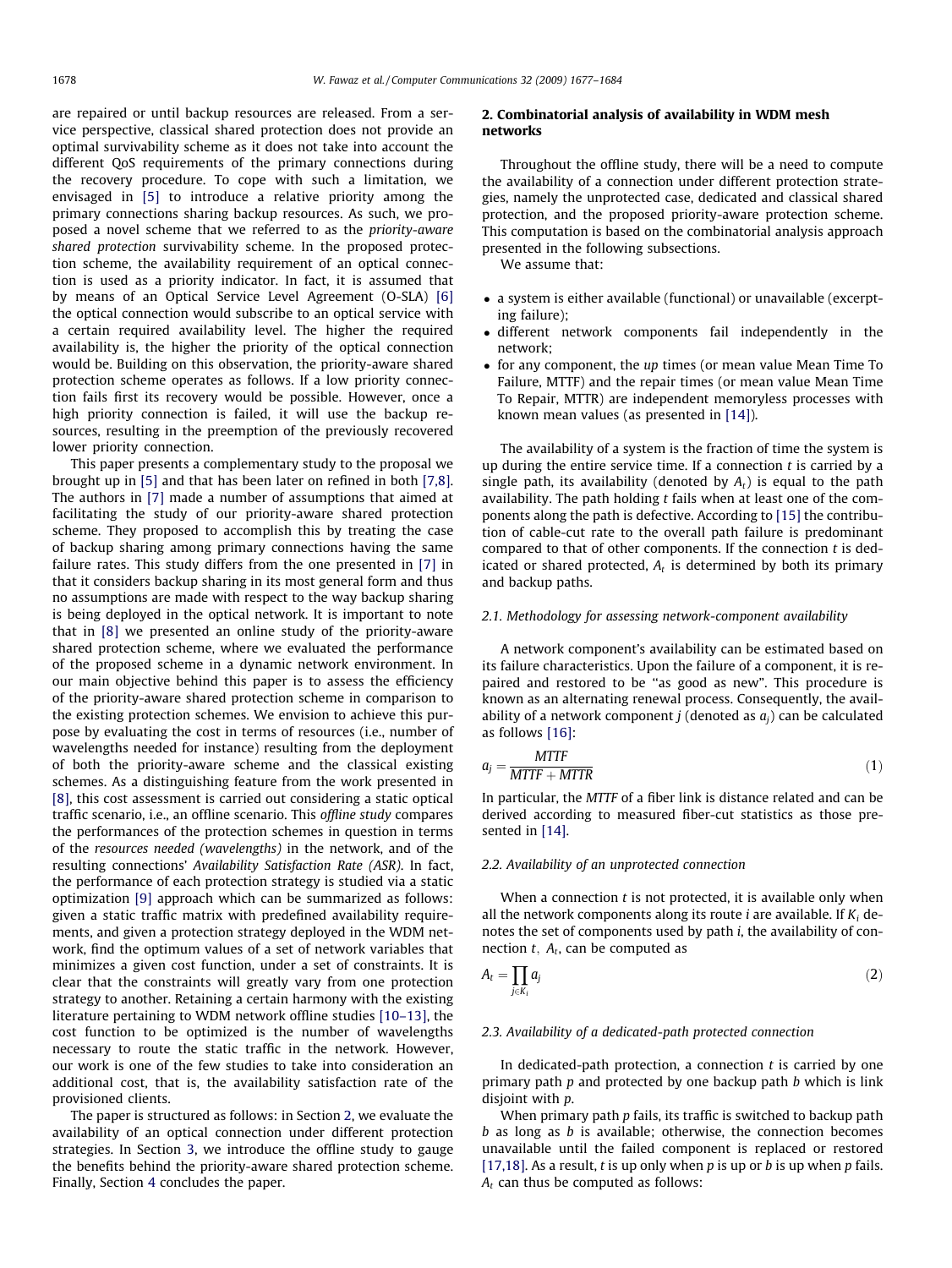<span id="page-2-0"></span>
$$
A_t = A_p + (1 - A_p) \cdot A_b \tag{3}
$$

where  $A_n$  and  $A_b$  are the availability of p and b, respectively.

2.4. Availability of a shared-path protected connection (classical, and priority-aware cases)

In shared-path protection, connection  $t$  is carried by one primary path p, and protected by one backup path b, which is link-disjoint with  $p$ , and the wavelength reserved on each link of  $b$  can be shared by other connections as long as the Shared Risk Link Group constraint can be satisfied [\[19\].](#page-7-0) More specifically, let  $t_i$  be a connection whose primary path  $p_i$  is link-disjoint with  $p_i$ ; consequently, its backup path  $b_i$  can share backup resources with  $b$ when possible. For more illustration, let us consider the scenario depicted in Fig. 1 in which t is a connection request between A and C, while  $t_1$  is another connection between G and I. As shown in Fig. 1, t's primary path p is routed along  $A-B-C$  while  $t<sub>1</sub>$ 's primary path  $p_1$  is routed along G–H–I. Since p and  $p_1$  are link-disjoint, utilization of their respective backup paths  $b(A-D-E-F-C)$  and  $b_1(G-D-E-F-C)$  $D-E-F-I$ ) is mutually exclusive. Hence, b and  $b<sub>1</sub>$  can be assigned the same resources on all the edges they share, i.e., D–E and E–F, thus allowing to reduce at most by half the capacity reserved on  $b \cap b_1$ . The availability of connection t depends on whether the classical or the proposed priority-aware shared protection scheme is applied, since the former is by nature class-of-service independent, while the latter considers the class-of-service of the defected connection during recovery. Therefore, the distinction between these two strategies regarding availability analysis is presented in the following.

## 2.4.1. Availability of a connection under classical shared-path protection

Let us reconsider the connection  $t$ , which is carried by primary path p and protected by backup path b. Moreover, let  $S_p$  be the set of all primary paths (except  $p$ ) whose backup paths are sharing some resources with b. For example, revisiting the previous scenario depicted in Fig. 1,  $S_p$  will contain the connection  $t_1$ .  $S_p$  can be seen as the set of connections sharing backup resources with  $t$ (i.e.,  $t_1$  in the scenario). Connection  $t$  is thus available if:

- 1. p is available; or
- 2.  $p$  is unavailable,  $b$  is available, and the failure on  $p$  happens before failure to other primary paths in  $S_p$ .

Therefore,  $A_t$  can be computed as follows:

$$
A_{t} = A_{p} + (1 - A_{p}) \cdot A_{b} \cdot \sum_{i=0}^{n} \frac{1}{i+1} \cdot p_{i}
$$
 (4)



Fig. 1. General shared protection example.

where  $A_p$  and  $A_h$  are the availabilities of p and b, respectively; n is the size of  $S_p$ ; and  $p_i$  is the probability that exactly *i* primary paths in  $S_p$ are unavailable.  $p_i$  can be easily calculated by enumerating all the possible  $i$  unavailabilities among the  $n$  sharing primary paths. The equation presented above is the same as the one derived in [\[15\]](#page-7-0).

## 2.4.2. Availability of a connection under the priority-aware sharedpath protection

As already indicated, the availability of a connection depends in this scheme on the class-of-service of the connection. So, if  $t_G$  is a Gold connection carried by one primary path  $p<sub>G</sub>$  and protected by one backup path  $b_G$  which is link-disjoint with  $p_G$ , then, even if  $S_{p_G}$  contains primary paths of both Silver and Gold connections, the availability of  $t_G$  is influenced only by the Gold ones. In other words,  $t_G$  is available if:

- 1.  $p_G$  is available; or
- 2.  $p_G$  is unavailable,  $b_G$  is available, and the failure on  $p_G$  happens before failure to other gold primary paths in  $S_{p_G}$ .

Therefore,  $A_{tc}$  can be computed as follows:

$$
A_{t_G} = A_{p_G} + (1 - A_{p_G}) \cdot A_{b_G} \cdot \sum_{i=0}^{n_G} \frac{1}{i+1} \cdot p_{G_i}
$$
 (5)

where  $n_G$  is the number of Gold primary paths in  $S_{p_G}$  and  $p_{G_i}$  is the probability that exactly *i* Gold primary paths in  $S_{p_G}$  are unavailable. On the other hand, if  $t<sub>S</sub>$  is a silver connection whose primary path  $p<sub>S</sub>$ is link-disjoint with the backup path  $b<sub>S</sub>$ , then, the availability of  $t<sub>S</sub>$  is influenced by both Gold and Silver connections primary paths present in  $S_{p_S}$  (as already proved in the mathematical section). In other words,  $t<sub>S</sub>$  is available if:

- 1.  $p<sub>S</sub>$  is available; or
- 2.  $p_s$  is unavailable,  $b_s$  is available, no Gold primary path in  $S_{p_s}$ fails, and the failure on  $p_s$  happens before failure to other silver primary paths in  $S_{p<sub>s</sub>}$ .

Therefore,  $A_{t_S}$  can be computed as follows:

$$
A_{t_S} = A_{p_S} + (1 - A_{p_S}) \cdot A_{b_S} \cdot p_{G_0} \cdot \sum_{i=0}^{n_S} \frac{1}{i+1} \cdot p_{S_i}
$$
 (6)

where  $n<sub>S</sub>$  is the number of Silver primary paths in  $S_{p<sub>S</sub>}$ ;  $p<sub>G<sub>o</sub></sub>$  is the probability that no Gold primary path in  $S_{p_s}$  is unavailable and  $p_{s_s}$ is the probability that exactly *i* Silver primary paths in  $S_{p_s}$  are unavailable.

# 3. Offline study

In this section, we compare the cost-efficiency of the proposed priority-aware protection strategy with different protection schemes, considering a static traffic scenario where the optical connections requested from the upper transport protocol layers are permanent and known a priori. Each connection is characterized by an availability requirement and we assume for sake of simplicity that each connection requires exactly the capacity that can be carried by one WDM channel. The goal is to provision these connections in a WDM network under the following protection strategies:

- No-protection.
- -Dedicated-protection.
- -Classical shared protection.
- Priority-aware protection.

The performance of these strategies is compared in terms of the total amount of channels required as well as of the Availability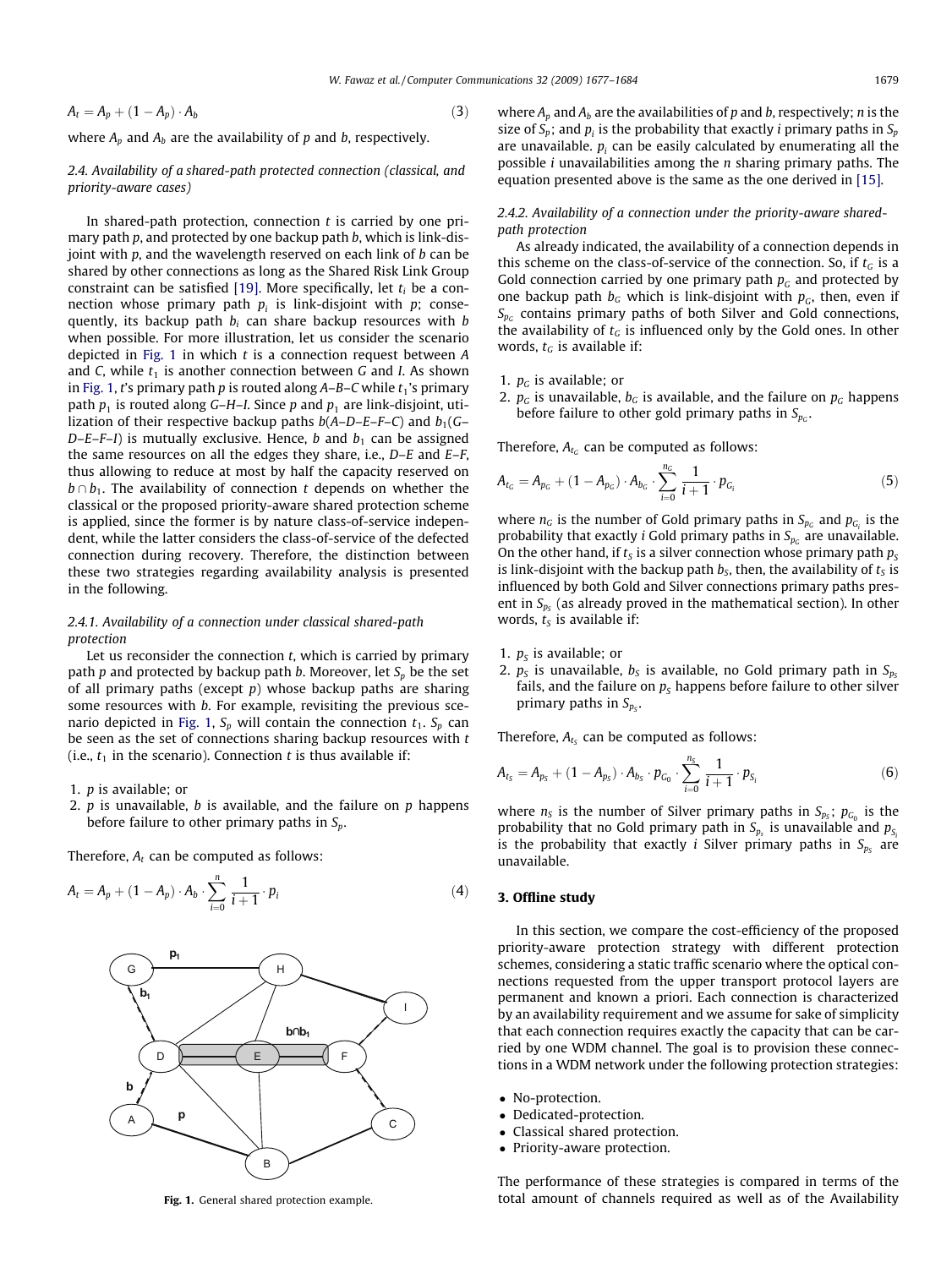<span id="page-3-0"></span>Satisfaction Rates (ASR). Note that the ASR represents the percentage of provisioned optical connections whose availability requirements are met and hence can be computed as follows:

$$
ASR = \frac{\text{number of connections whose availability are met}}{\text{total number of provisional connections}} \tag{7}
$$

Following the guidelines presented in [\[9,20\]](#page-7-0), we evaluate the performance of the protection strategies in question through Integer Linear Programs and heuristic based strategies that minimize network-resource utilization while satisfying the connections' availability requirements. Our main contributions in this respect are related to the development of ILP models and heuristics for both the classical and the priority-aware shared protection.

## 3.1. Problem statement

The problem of cost-effective connection provisioning to satisfy the connections' availability requirements on a given network topology under a specific protection strategy is formally stated below. We are given the following inputs to the problem:

- A Virtual Wavelength Path network with full wavelength conversion. The physical topology is modeled by the graph  $G = G(V, E, A, W)$ , where V is the set of nodes, E is the set of fiber links.  $A : E \rightarrow (0, 1)$  is the availability function for each link. Finally,  $W : E \to Z^+$  specifies the number of wavelengths available on each link  $(Z^+)$  being the set of positive integers).
- $T = \{t = (s, d, A'_t)\}\$ , the set of connection requests where s is the source,  $d$  is the destination, and  $A_t^\prime$  is the availability requirement of connection request t. Each connection requires one full wavelength capacity.

The goal is to determine a path for each connection request and protect it to satisfy its availability requirements, according to the considered protection scheme, while minimizing the network cost (i.e., wavelength utilization).

Before getting into the details of the ILP model we need to present a Multiplication-to-Summation (MS) technique, which is necessary to obtain a linear formulation. In fact, when a noprotection technique is deployed within the network, a single path p is used to carry a connection t. The availability of  $p(A_n)$  is equal to the multiplication of the availabilities of the components it traverses as we have discussed in Section [2](#page-1-0). Suppose path p traverses links  $l_1, l_2, \ldots, l_n$ . We call p to be a reliable path for connection t if and only if:

$$
A_p = A_{l_1} \cdot A_{l_2} \cdots A_{l_n} \geqslant A'_t \tag{8}
$$

where  $A_{l_i}$  is the availability of link  $l_i$ ,  $1 \leqslant i \leqslant n$ , and  $A_t$  is the required availability of connection t. However, availability respect is supposed to be a constraint in the linear model we are developing. Hence, there will be a need to transform the nonlinear multiplication into a linear summation. The MS technique consists in computing the logarithm of both sides of Eq. (8), obtaining

$$
\log A_p = \log A_{l_1} + \log A_{l_2} + \cdots + \log A_{l_n} \geqslant \log A'_t \tag{9}
$$

Since  $A_{l_i}$  and  $A_t'$  are between 0 and 1, log $A_{l_i}$  and log $A_t'$  have negative values. Multiplying both sides by  $-1$ , we get

$$
-\log A_p = -\log A_{l_1} - \log A_{l_2} - \cdots - \log A_{l_n} \leqslant -\log A'_t \qquad (10)
$$

Now, we can observe that, if the cost of link  $l_i\,\, (C_{l_i})$  is defined as a function of its availability (i.e.,  $C_{l_i} = -\log A_{l_i}$ ), the cost becomes additive and the path availability will be a linear formulation, which can be easily integrated in the ILP model.

Let us now introduce the notation used in our mathematical ILP formulations:

- $(m, n) \in E$  is a directed link between the nodes m and n.
- s and *d* denote source and destination of a given end-to-end connection request t.
- *N*: number of nodes in the network.
- $W_{mn}$ : number of wavelengths on link  $(m, n)$ .
- $A_{mn}$ : availability of link  $(m, n)$ . We assume that if multiple fibers exist between a node pair, they have the same availability.
- $\alpha_{mn}$ : availability parameter of link  $(m, n)$  where  $\alpha_{mn} = -\log A_{mn}$ , which is used for linearization purposes as already shown.
- $T = \{t = (s, d, \alpha_t)\}\$ : connection request set, where  $\alpha_t$  is the availability parameter of connection t and defined as  $\alpha_t = -\log A'_t$ .

## 3.2. ILP for the no-protection strategy

The mathematical formulation for the no-protection strategy is the following, where the decision variables used are:

$$
P_{mn}^t = \begin{cases} 1 & \text{if connection } t \text{ is routed on link } (m, n) \\ 0 & \text{otherwise} \end{cases}
$$

• Objective: Minimize the total number of wavelengths used.

$$
Minimize: \sum_{t} \sum_{m,n} P_{mn}^{t}
$$
 (11)

- Subject to the following constraints:
- Flow-conservation constraints:

$$
\sum_{m} P_{mk}^{t} = \sum_{n} P_{kn}^{t} \quad \forall t \in T, \ \forall k \neq \{s, d\}
$$
 (12)

$$
\sum_{m} P_{ms}^{t} = \sum_{n} P_{dn}^{t} = 0 \quad \forall t \in T
$$
\n(13)

$$
\sum_{n} P_{sn}^{t} = \sum_{m} P_{md}^{t} = 1 \quad \forall t \in T
$$
\n(14)

– Link capacity constraints:

$$
\sum_{t} P_{mn}^{t} \leqslant W_{mn} \quad \forall (m, n) \in E \tag{15}
$$

– Connection availability constraints:

$$
\sum_{m,n} P_{mn}^t \cdot \alpha_{mn} \leq \alpha_t \quad \forall t \in T \tag{16}
$$

## 3.3. Dedicated protection

The problem to be solved when dedicated protection is used is to route each connection  $t$  using two link-disjoint paths while satisfying  $A_t'$  and minimizing the resources used. The problem is formulated as follows, where the decision variables are:

 $P_{mn}^{t_p} = \begin{cases} 1 & \text{if the primary path of connection } t \text{ is routed on link } (m, n) \\ 0 & \text{otherwise} \end{cases}$ 

 $P_{mn}^{t_b} = \begin{cases} 1 & \text{if the backup path of connection } t \text{ is routed on link } (m, n) \\ 0 & \text{otherwise} \end{cases}$ 

• Objective function A: Minimize the total number of wavelengths used.

Minimize: 
$$
\sum_{t} \sum_{m,n} (P_{mn}^{t_p} + P_{mn}^{t_b})
$$
 (17)

- Subject to the following constraints:
	- Flow-conservation constraints: They are the same as in Eqs. (12)–(14) except that such constraints are needed for both the primary  $(P_{mn}^{t_p})$  and the backup  $(P_{mn}^{t_b})$  paths.
	- Link capacity constraints:

$$
\sum_{t} \left( P_{mn}^{t_p} + P_{mn}^{t_b} \right) \leqslant W_{mn} \quad \forall (m, n) \in E \tag{18}
$$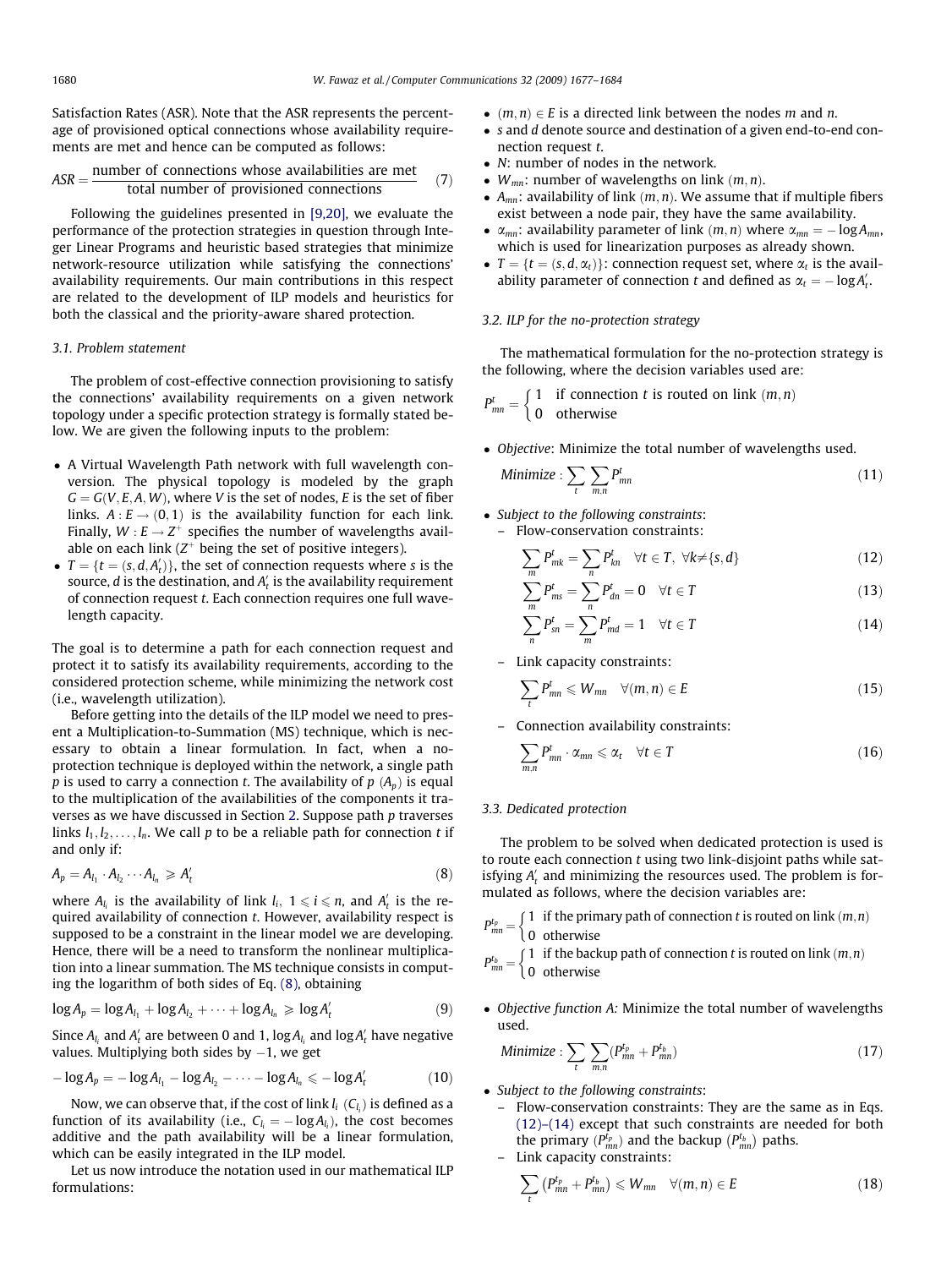– Link-disjointness between working and backup paths:

$$
P_{mn}^{t_p} + P_{nm}^{t_p} + P_{mn}^{t_b} + P_{nm}^{t_b} \leq 1 \quad \forall t \in T, \ \forall (m, n) \in E \tag{19}
$$

– Connection availability constraints, which is based on Eq. [\(3\):](#page-1-0)

Define 
$$
x = \sum_{mn} P_{mn}^{t_p} \cdot \alpha_{mn}
$$
 (20)

$$
y = \sum_{mn} P_{mn}^{t_b} \cdot \alpha_{mn} \tag{21}
$$

$$
1-(1-exp^{-x})\cdot(1-exp^{-y})\geqslant A'_t\quad \forall t\in T\qquad \quad (22)
$$

Due to the nonlinearity of Eq. (22), the problem cannot be solved as an ILP. One approximation is to solve the ILP formulation dropping such constraint and modifying the objective function A in Eq. [\(17\)](#page-3-0) as follows:

- Objective function B:

Minimize: 
$$
\sum_{t} \sum_{m,n} \alpha_{mn} \cdot (P_{mn}^{t_p} + P_{mn}^{t_b})
$$
 (23)

Minimizing such objective function is equivalent to maximizing the availabilities of the primary and backup paths, to make sure that the connection gets the highest availability. Indeed, the authors in [\[21\]](#page-7-0) proved that if the sum of link availabilities were maximized, the product of availabilities of the primary and backup paths would be maximized. In this way, the ILP model can be solved without the constraints in Eq. (22), in an attempt to get rid of the nonlinear aspect of this equation.

## 3.4. Classical and priority-aware shared protection

The problem now is to provision connection requests in the network deploying a shared protection strategy. However, since availability computation in this case is based on Eq. [\(4\)](#page-2-0) for the classical shared protection, and on Eqs. [\(5\), \(6\)](#page-2-0) for the priority-aware case, which are all nonlinear, linear modeling is impossible. Therefore, we apply an approximation similar to that presented for dedicated protection. As a result, the same ILP modeling will be adopted for both the classical and the priority-aware approaches, since the availability constraints are not considered. Nonetheless, the performance of these two strategies is distinguished in terms of the resulting connections' ASRs, which can be computed once the model has been solved.

In dedicated protection, the capacity to be allocated on a given link  $(m, n)$  is equal to the overall flow from  $m$  to  $n$ , i.e.,  $\sum_{t \in T} (P_{mn}^{t_p} + P_{mn}^{t_b})$ , and can be discerned as working and backup capacity. On the other hand, when adopting shared protection, the working capacity  $\sum_{t \in T} P_{mn}^{t_p}$  does not change while the backup capacity, which we denote with  $B_{mn}$ , may decrease. Let us consider a failure on link  $(i, j) \neq (m, n)$ . A capacity will be required by the connection request t on  $(i, j)$  due to this failure if and only if the working path of t contains  $(m, n)$  and its backup path contains  $(i, j)$ , bthat is, formally:

$$
(P_{mn}^{t_p} = 1 \vee P_{nm}^{t_p} = 1) \wedge P_{ij}^{t_b} = 1 \tag{24}
$$

where the  $\vee$  and the  $\wedge$  signs represent the logical or and the logical and, respectively. Note that the two terms in parentheses are mutually exclusive. To deal with the expression (24), we introduce the variables  $S_{ij,mn}^t$  for each  $(t \in T)$ , $(m,n)$  and  $(i,j) \in E$  such that  $(i, j) \neq (m, n)$ .  $S_{ij,mn}^t$  is equal to 1 if and only if connection request t needs to route a backup flow on link  $(i, j)$  in case of failure on link  $(m, n)$ , therefore expression (24) becomes

$$
S_{ij,mn}^t \ge P_{mn}^{t_p} + P_{nm}^{t_p} + P_{ij}^{t_b} - 1
$$
\n(25)

Based on this, a value for the shared backup resources  $B_{ii}$  on a link  $(i, j)$  can be found by considering every condition of failure. In fact, the backup flow due to failure of link  $(m, n)$  is equal to  $\sum_{t \in T} S_{ij,mn}^t$ , as

such, the capacity needed to cope with all possible failure situations under the shared protection hypothesis will be the maximum over all links (i.e., failures):

$$
B_{ij} = max_{(m,n)\neq(i,j)} \sum_{t \in T} S_{ij,mn}^t
$$
 (26)

Building on the previous analysis, the capacity to be allocated on link  $(m, n)$  in the shared protection is equal to the overall flow from m to n, i.e.,  $(\sum_{t \in T} P_{mn}^{t_p}) + B_{mn}$ . Once all the  $B_{mn}$  and  $S_{ij,mn}^{t}$  variables are obtained after model resolution, the connections' ASRs can be easily calculated using Eq. [\(7\)](#page-3-0). As a wrap up, the mathematical formulation of the problem is presented as follows. The notation is the same as for dedicated protection; decision variables are  $P_{mn}^{t_p}$ ,  $P_{mn}^{t_b}$  and  $S_{ij,mn}^{t}$ as already defined.

• Objective function:

$$
Minimize: \sum_{t} \sum_{m,n} \alpha_{mn} \cdot (P_{mn}^{t_p} + P_{mn}^{t_b}) + \sum_{t} \sum_{m,n} \sum_{i,j} S_{ij,mn}^{t} \qquad (27)
$$

- Constraints:
	- Flow-conservation constraints: They are the same as in Eqs. [\(12\)–\(14\),](#page-3-0) except that constraints are needed for both primary  $(P_{mn}^{t_p})$  and backup  $(P_{mn}^{t_b})$  paths.
	- Link-disjointness between working and backup paths:

$$
P_{mn}^{t_p} + P_{nm}^{t_p} + P_{mn}^{t_b} + P_{nm}^{t_b} \leq 1 \quad \forall t \in T, \ \forall (m, n) \in E \tag{28}
$$

– On Shared Protection related backup resources:

$$
S_{ij,mn}^t \ge P_{mn}^{t_p} + P_{nm}^{t_p} + P_{ij}^{t_b} - 1 \quad \forall t, (m,n), (i,j)
$$
 (29)

– Link capacity constraints:

$$
\sum_{t} \left( P_{ij}^{t_p} + S_{ij,mn}^{t} \right) \leq W_{ij} \quad \forall (i,j) \in E, \ \forall (m,n) \neq (i,j)
$$
 (30)

## 3.4.1. Illustrative numerical results for the ILP formulation

This section instantiates the ILP models, presented previously, using the network topology shown in [Fig. 2.](#page-5-0) Links availability is a pre-assigned value reflecting three possible network topology risk levels, namely low risk, high risk, and abnormally high risk. More specifically, for the low-risk topology, the availability of each link is a value extracted uniformly in the {0.999,0.9999,0.99999,1} set. For the high-risk topology, the set of availability values from which links' availabilities are chosen is  ${0.99, 0.999, 0.9999}$ , 0.99999}. Finally, for the abnormally high-risk network is dedicated the set of values {0.9,0.99,0.999,0.9999}. In this example we assume that a single connection requiring the full capacity of a wavelength needs to be established between each node pair in the network. The availability requests of these connections are uniformly distributed between two classes: 99.9%, or 99.99%, which are referred to as Silver and Gold classes, respectively.

We solved the ILP models using CPLEX, a state-of-the art commercial solver, and the results are shown in [Tables 1 and 2.](#page-5-0) [Table](#page-5-0) [1](#page-5-0) shows the results in terms of the total number of wavelength channels needed in the network for all the different protection strategies; [Table 2](#page-5-0) compares the protection schemes based on their impact on the Gold and Silver connections' ASRs, denoted as  $ASR_G$ and  $ASR<sub>S</sub>$ , respectively.

According to the results presented in [Table 1,](#page-5-0) it is clear that the no-protection strategy consumes the least amount of resources, but on the other hand, degraded ASRs are obtained as reported in [Table 2](#page-5-0). It is interesting to notice, in this regard, that for the lowrisk network topology, since fiber links are quite reliable, 100% of Silver connections can meet their required availability requests without the need to protect the connections. This is expected since these connections do not have stringent availability requirements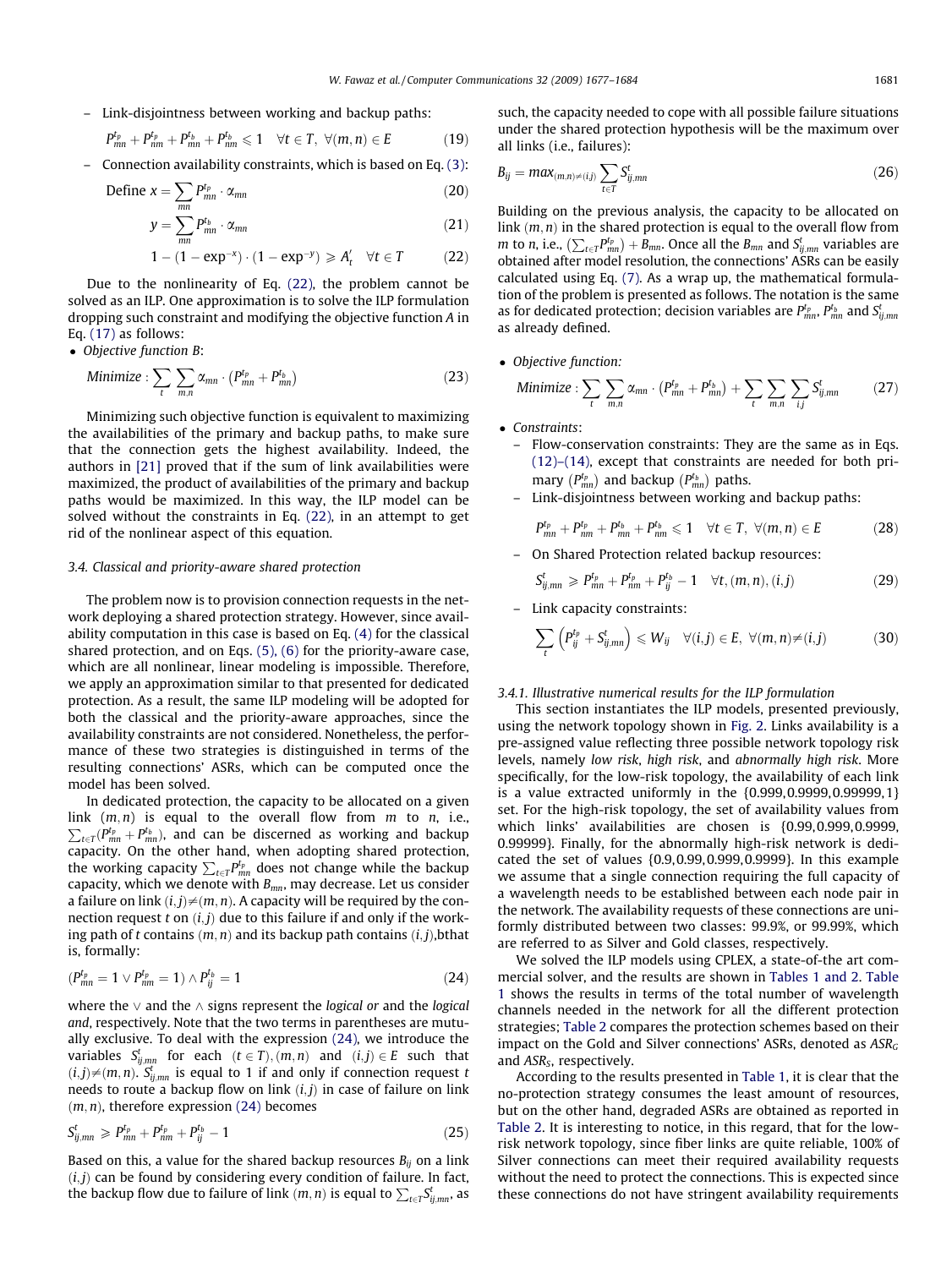<span id="page-5-0"></span>

#### Fig. 2. A six-node network.

## Table 1

Total wavelengths needed for different protection strategies from ILP formulation.

|                                   | No-protection | Dedicated-protection | Shared-protection |
|-----------------------------------|---------------|----------------------|-------------------|
| Total wavelengths<br>(WLs) needed | 51 WLs        | 122 W <sub>LS</sub>  | 97 WLS            |

#### Table 2

Availability Satisfaction Rates (ASR) per class-of-service.

|                             | Low-risk          | High-risk         | Abnormally        |
|-----------------------------|-------------------|-------------------|-------------------|
|                             | network           | network           | high-risk network |
| No-protection               | $ASR_C = 68.75\%$ | $ASR_C = 6.25\%$  | $ASR_G = 0\%$     |
|                             | $ASR_S = 100\%$   | $ASR_S = 64.29\%$ | $ASR_s = 35.71\%$ |
| Dedicated-protection        | $ASR_C = 100\%$   | $ASR_C = 100\%$   | $ASRC = 31.25%$   |
|                             | $ASR_s = 100\%$   | $ASR_S = 100\%$   | $ASR_s = 78.6\%$  |
| Classical shared protection | $ASR_C = 100\%$   | $ASRG = 75%$      | $ASR_C = 12.5\%$  |
|                             | $ASR_S = 100\%$   | $ASR_S = 100\%$   | $ASR_S = 42.86\%$ |
| Priority-aware shared       | $ASR_C = 100\%$   | $ASR_C = 100\%$   | $ASR_C = 18.75\%$ |
| protection                  | $ASR_S = 100\%$   | $ASR_S = 100\%$   | $ASR_S = 41.26\%$ |

with respect to the Gold ones. Conversely, Gold connections requiring more stringent availabilities are not fully respected without protection, even in the low-risk network topology case. Furthermore, as the network risk level increases both  $ASR<sub>S</sub>$  and  $ASR<sub>C</sub>$  drop below 100% and are drastically degraded, since the higher the network risk level is, the harder it is to find reliable paths. Therefore, when adopting a dedicated-protection strategy for the provisioned connections, we can retrieve the 100% ASRs for both Gold and Silver, even for the high-risk level network topology, as shown in Table 2. This is due to the availability improvement introduced by such a scheme. However, much more resources are needed in the network, as can be seen in Table 1.

An optimization of the resource consumption is observed under the classical shared-protection scheme. This is augmented with high  $ASR<sub>S</sub>$ 's values. But still  $ASR<sub>G</sub>$ , in this case, drops below the 100% figure realized in the dedicated protection case for the high-risk level network topology. Finally, an excellent compromise between resource usage and availability satisfaction is realized through the proposed Priority-Aware Shared Protection scheme, since in this case  $ASR<sub>G</sub>$  reaches 100% even for the high-risk network topology. This is due mainly to the fact that sharing backup resources with Silver connections does not impact the Gold connections as illustrated in Table 2.

#### 3.5. Heuristic approach

It is well known that the static Routing and Wavelength Assignment optimization problem is NP-complete [\[22\].](#page-7-0) The number of variables and equations of the ILP models, presented previously, increases exponentially with the size of the network. To perform the same comparison study for larger networks, we use the heuristic approaches detailed in the following for each protection strategy.

Following the guidelines provided in [\[23,20,24,25\],](#page-7-0) our study can be partitioned into the following sub-problems:

- Route the connections over the physical topology taking into consideration the adopted protection strategy.
- Assign wavelengths optimally to the lightpaths.

The proposed heuristic approach can be summarized as follows. A set of connections with predefined availability constraints (corresponding to Gold and Silver connections as in the previous study) is considered. These connections need to be setup sequentially according to a protection strategy, starting from an empty network. Lightpaths are routed in sequence, performing Routing and Wavelength Assignment upon each lightpath according to given heuristic criteria, which depend on the considered protection strategy (no-protection, dedicated-protection, classical or priorityaware shared protections). Finally, the performance of the different protection strategies is compared, as before, in terms of the resulting total number of wavelengths needed in the network, and in terms of the availability satisfaction rates obtained.

Since we concentrate on studying the impact of each protection strategy on the ASRs, we consider for simplicity an oversized physical topology. Hence, we are guaranteeing that each connection provisioning leads to a feasible solution.

#### 3.5.1. Routing

The Routing and Wavelength Assignment problem has received a lot of attention in the WDM networking literature. The current well-known routing approaches are fixed routing, fixed-alternate routing, and adaptive routing [\[26\]](#page-7-0). For sake of simplicity, we adopted the fixed routing approach, where the connections are routed through a predefined fixed route for a given source–destination pair. One example of such an approach is the fixed shortest path routing, which is considered here since it provides better usage of network resources.

Let us first explain how an unprotected connection is provisioned: the shortest path route (minimum hop) for each source– destination pair is determined using Dijkstra's shortest-path algorithm.

When dedicated protection is provided, the working and protection paths are computed, in line with [\[27\],](#page-7-0) as follows: the primary path is the shortest path by hop count, and the backup path is the shortest link-disjoint path with respect to the primary path.

Finally, shared protection requires the setup of link-disjoint working and backup paths for each requested connection, which is performed exactly as in the dedicated case. The difference between the two strategies is in the wavelength assignment procedure, since in the shared case a single WDM channel can be shared by more protection lightpaths. Sharing is possible only between protection lightpaths that are associated to working lightpaths which are mutually link-disjoint.

#### 3.5.2. Wavelength assignment

The wavelength assignments of the no-protection and dedicated-protection strategies are based on the so-called First-Fit (FF) approach. Several wavelength assignment approaches have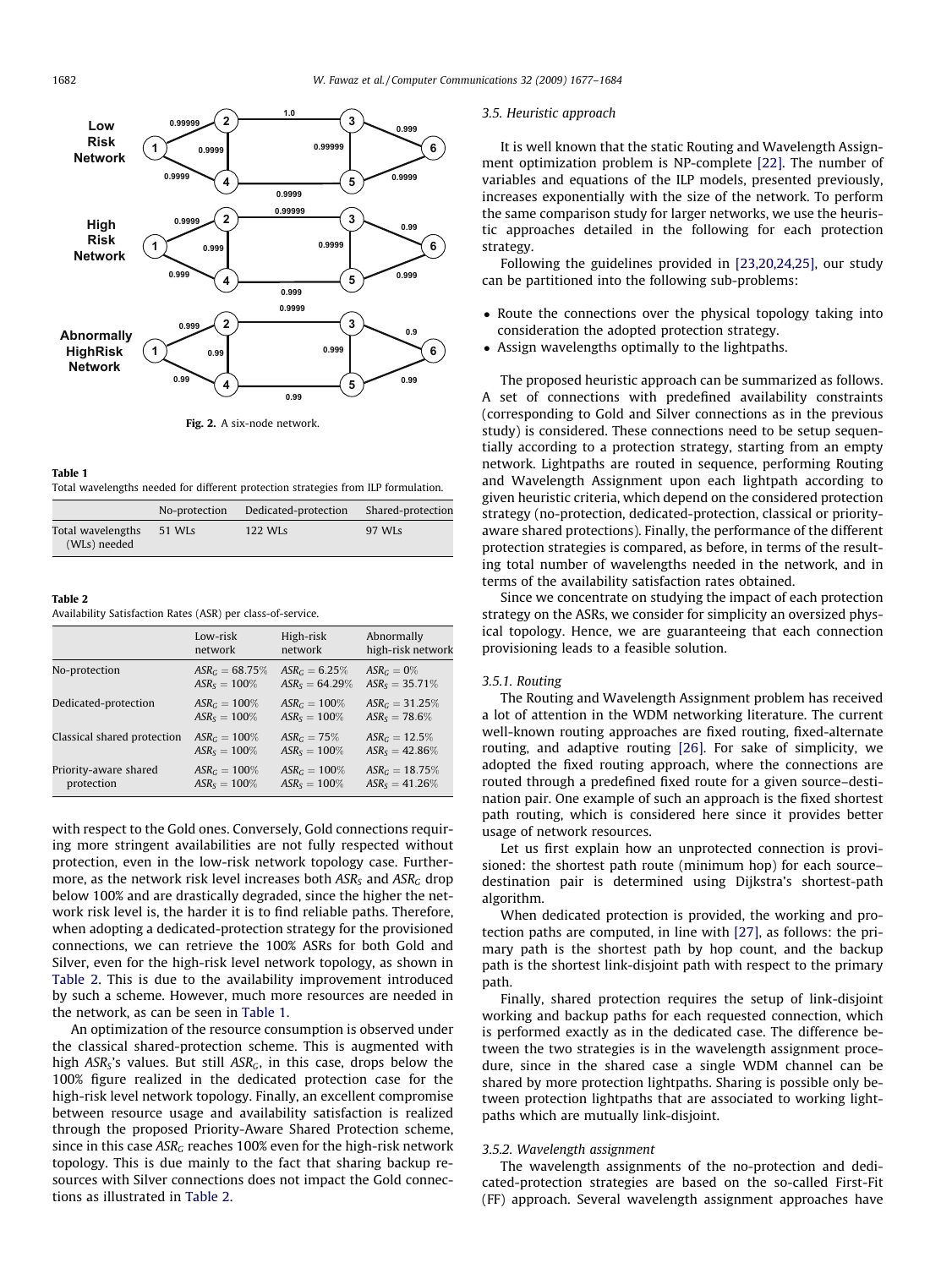been compared in [\[26,20\],](#page-7-0) and all of them were found to perform similarly. In FF, wavelengths are numbered. When searching for an available wavelength, a lower-numbered wavelength is considered before a higher-numbered one, and the first available wavelength is selected. This approach is applied for the primary path wavelength assignment in the case of the no-protection strategy, and for both primary and backup paths in the case of dedicated protection.

As for the shared-protection strategy, wavelength assignment for the primary path is the same as for the unprotected and dedicated-protected strategies.

However, the following algorithm describes how wavelengths are assigned to connection t's backup links:

- 1. For each backup link  $l_i$  of t, check every existing backup wavelength  $w_i$  on  $l_i$  for the following condition:
	- Sharing possibility: Let  $U(w_j, l_i)$  contain all the connections that are protected by  $w_i$  on link  $l_i$ . Check whether t can share  $w_i$  with connections in  $U(w_i, l_i)$  under the link-disjointness constraint.
- 2. Assign the lowest-numbered wavelength (say  $w_x$ ) to connection t for link  $l_i$  if the previous condition is satisfied; then, update the sharing group of  $t$ ,  $S_t$ , that is the set of all connections that share at least one backup wavelength on some link with t as follows:  $S_t = S_t \cup U(w_x, l_i)$ ; for each connection in  $U(w_x, l_i)$ , put t into its sharing group; assign a new wavelength to t for link  $l_i$  if none of the existing backup wavelengths is qualified.
- 3. Once the backup path of  $t$  has been pinned down, and the sharing group  $S_t$  updated accordingly, the availability of t is computed based on Eq. [\(4\)](#page-2-0) if the deployed strategy is a classical shared protection. On the other hand, if the deployed strategy is the proposed priority-aware shared protection  $t$ 's availability is computed based on Eqs.  $(5)$  or  $(6)$ , according to t's class-ofservice.

We now analyze the running time of the above-presented algorithm. Since in the worst case the hop length of the backup path would be  $N - 1$  (where N is the number of nodes in the optical network), it follows that step 1 requires  $O(NW)$  time units (with W being the number of wavelengths per fiber). Steps 2 and 3 on the other hand run in  $O(1)$  time. In practice, the values of N and W are low. Therefore, the actual overall running time of the algorithm will be low and acceptable.

#### 3.5.3. Heuristic results and comparison

We first considered the network topologies shown in [Fig. 2](#page-5-0) to provide a comparison between the performance achieved by the ILP models and the heuristics, and the results are shown in Tables 3 and 4.

We can observe that the heuristic algorithms show similar performance compared to the ILP models. The heuristic approaches, however, require significantly less computation resources than the ILP approach. Further, recall that the ILP models for the dedicated and shared protection strategies are solved using approximate objective functions that aim to maximize the availabilities of primary and backup paths. On the other hand, the heuristics for dedicated and shared protections are based on shortest paths computations. Therefore, when comparing the figures of both approaches (ILP and heuristic) with regard to the dedicated and shared protection, one can observe that the ILP model performs better in terms of ASR's, which is expected since shortest paths in the heuristic approach may result in paths which are not reliable enough. However, the heuristic approach presents better results regarding the total number of wavelengths needed in the network, as computing the most reliable paths in the ILP model may result

#### Table 3

Total wavelengths needed for different protection strategies from heuristic algorithms.

|                                   | No-protection | Dedicated-protection | Shared-protection  |
|-----------------------------------|---------------|----------------------|--------------------|
| Total wavelengths<br>(WLs) needed | 51 WLs        | 120 WLs              | 94 W <sub>LS</sub> |

Table 4

Availability Satisfaction Rates (ASR) per class-of-service from heuristic algorithms.

|                       | Low-risk          | High-risk         | Abnormally        |
|-----------------------|-------------------|-------------------|-------------------|
|                       | network           | network           | high-risk network |
| No-protection         | $ASR_C = 68.75\%$ | $ASR_C = 6.25\%$  | $ASR_G = 0\%$     |
|                       | $ASR_S = 100\%$   | $ASR_S = 64.29\%$ | $ASR_s = 35.71\%$ |
| Dedicated-protection  | $ASR_C = 100\%$   | $ASR_C = 93.75\%$ | $ASRG = 25%$      |
|                       | $ASR_S = 100\%$   | $ASR_s = 100\%$   | $ASR_S = 71.43\%$ |
| Classical shared      | $ASR_C = 100\%$   | $ASR_C = 68.75\%$ | $ASR_C = 6.25\%$  |
| protection            | $ASR_s = 100\%$   | $ASR_s = 100\%$   | $ASR_s = 35.71\%$ |
| Priority-aware shared | $ASR_C = 100\%$   | $ASR_G = 93.75\%$ | $ASR_C = 12.5\%$  |
| protection            | $ASR_S = 100\%$   | $ASR_S = 100\%$   | $ASR_s = 34.86\%$ |

in paths which are not necessarily the shortest ones as in the heuristic case. Then we considered the NSFNET topology shown in Fig. 3, where fibers' availability is a pre-assigned value based on their lengths. A single connection is requested among all node pairs (with a total number of connections equal to  $24 \cdot 23$ ). The availability requirements of the connection requests are uniformly distributed between two classes: 99.9%, or 99.99%, which are referred to, as before, as Silver and Gold classes, respectively. The connections are routed in the network according to heuristics illustrated before. [Table 5](#page-7-0) reports the ASR and the total number of wavelengths used in the whole network,  $W_{Total}$ , for each protection scheme. It can be observed that the no-protection strategy consumes the least amount of resources compared with the other schemes. But in this case, only 5% of Gold and 20% of Silver connections meet their required availabilities. This is because the primary path in the no-protection strategy is calculated according to the minimum number of hops but it may not be reliable enough. By deploying a dedicated-protection, the Gold and Silver connection Availability Satisfaction Rates  $(ASR_G, ASR_S)$  reach 100%; however, a large amount of resources is consumed. By providing a classical shared-protection scheme, an optimization of resource usage is achieved while realizing high ASRs but the ASR of Gold connections drops below 100%. Finally, when deploying the proposed priorityaware protection scheme, the ASRs for both Gold and Silver connections  $(ASR_G, ASR_S)$  attain 100% while optimizing resource usage.



Fig. 3. A sample network topology.